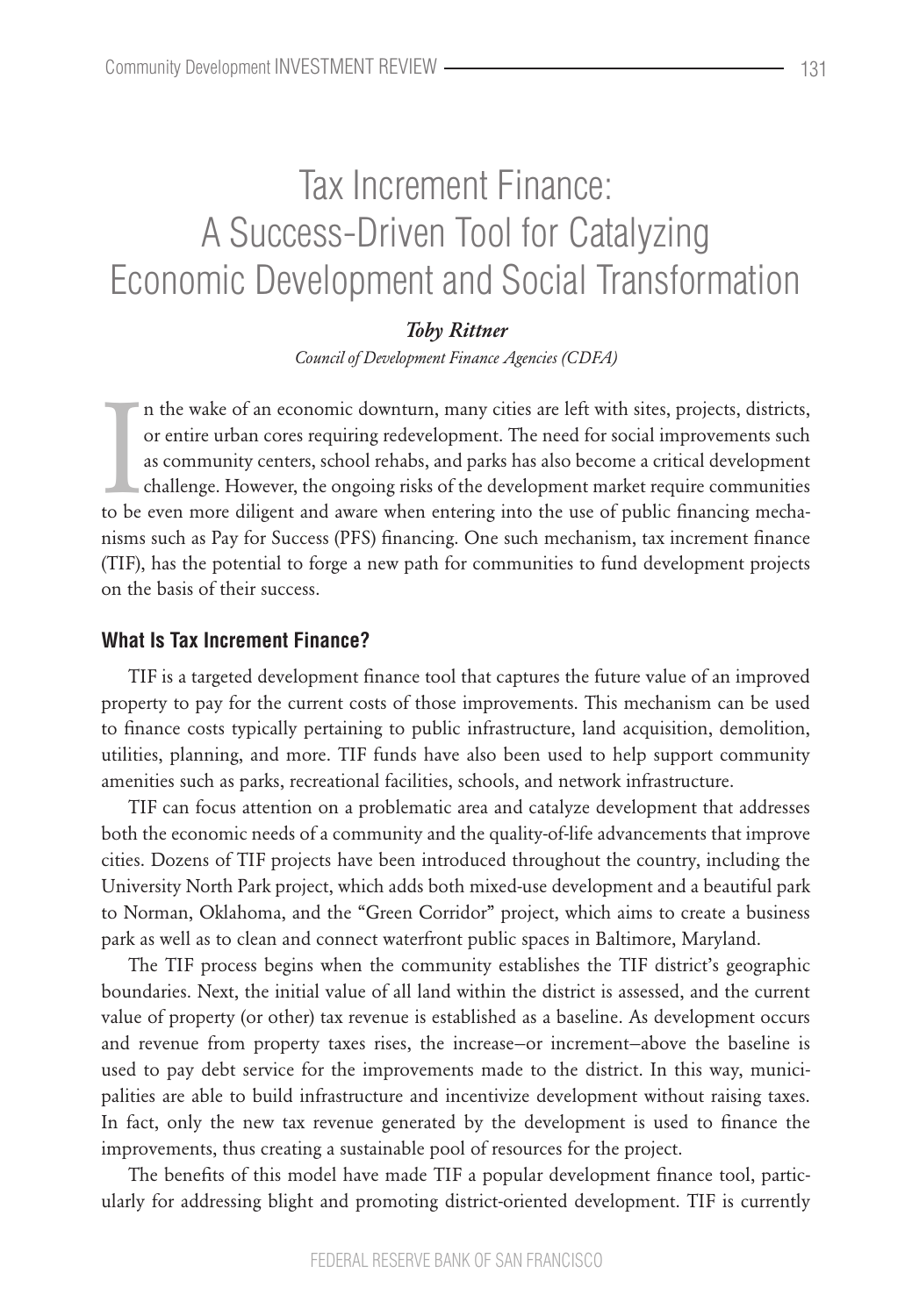authorized in forty-eight states and the District of Columbia and is employed by cities of all sizes. In the most creative places, like Chicago, Illinois, and Columbus, Ohio, TIF is being used to develop both private enterprise and community assets.

TIF is designed to effect both physical and social changes in a community. In fact, the best TIF projects are public-private partnerships in the truest sense, where developers and investors receive incentive payments only if the project is successful. This model is called "pay-go" and implies that as the project moves forward successfully, the community pays for its share of the related and financed infrastructure. The "pay-go" model is used throughout the country and allows communities to continue to invest in infrastructure while limiting potential risk from project challenges.

An example of this financing model is the Shops at Worthington Place in Worthington, Ohio. This nontraditional redevelopment of an obsolete mall is being financed using the "pay-go" model over the course of the next twenty years. As the developer makes improvements to the mall, the city reimburses the developer for qualified infrastructure improvements. The city only pays as estimated tax revenue projections are achieved, making this arrangement a true win-win project for the city and the developer. The project has achieved early success and has spurred a second, new project adjacent to the mall, catalyzed by the initial investments from the developer and the city.

## **What Makes Tax Increment Financing Successful?**

TIF can be effective for addressing blight and promoting development, but this is not a given. The nation's newspapers are filled with stories of both successful and unsuccessful uses of TIF. Unfortunately, these articles rarely indicate (at least, not explicitly) what separates the good TIF districts from the bad.

Much of the time, unsuccessful TIF districts are the result of insufficient awareness or transparency. In other cases, the project needed additional support or planning on the financial side of the equation. Successful operation of TIF districts requires attention to both project financing and best practices. TIF districts also need to be rational and entail a commitment from both the public and private partners to the transaction.

## **Best Practices in Tax Increment Financing**

Best practices are important in the use of any development finance tool, but this may be particularly true for TIF. Once property (or other) taxes have been frozen and any TIF bonds (revenue bonds issued and supported through debt service payments by the future tax increment generated by the new development) have been issued, revenue collected from the TIF district has the potential to become a sore point among community stakeholders, including area residents, school districts, and others. Following best practices in creating and operating the TIF district can help ensure that the community remains committed to the project.

The first area of TIF best practices is related to public policy and statutes. For example, a TIF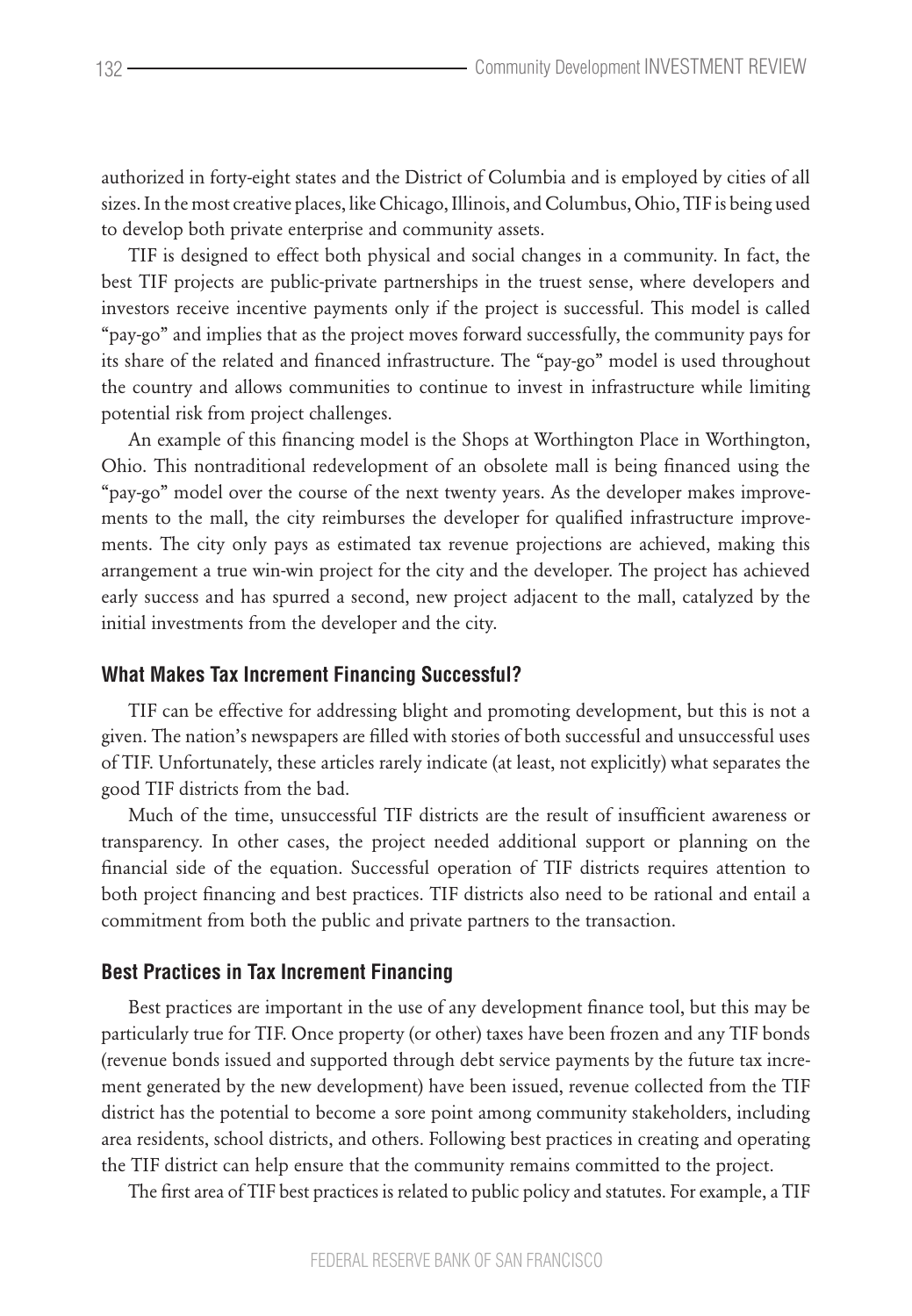project should be clearly eligible according to the state's authorizing statute. In most cases, in order to ensure appropriate use of tax revenue, the project should remain viable even if it did not receive any TIF assistance. The project should yield a positive net gain for the community.

The second area of TIF best practices is focused on the mechanics of the project. Identifying the experience and financial history of the developer is a crucial early step. The municipality and developer should determine up front when TIF funds will be needed and whether the project will require TIF bonds. In assessing the financial viability of the project, consideration should be given to whether the development or redevelopment has a high likelihood of maintaining an enduring presence in the community.

The third—and often forgotten—area of TIF best practices is community support and buy-in. The municipality should identify the project's broader stakeholders, which include neighborhood groups, business leaders, school districts, and elected officials. A plan for communicating the importance of the project, as well as information on how the project will be financed, should be developed and executed.<sup>1</sup>

## **Pairing Tax Increment Financing and Other Development Finance Tools**

Unfortunately, strict adherence to best practices does not always determine the financial viability of a project, and TIF alone may be insufficient or inappropriate for some or all of a project. This may be the case when some particular problem with the area—such as environmental damage or acute poverty—causes a project to have particularly high initial costs or long-term risk. In such a case, an additional development finance tool may be necessary to attract investors, complete a project, or lower the cost of TIF bonds.

For example, consider a property blighted by environmental damage caused by a previous owner. The high initial costs and risks of redeveloping this property may make TIF bonds less than ideal for at least the first phase of redevelopment. Brownfield finance programs may finance the site's cleanup costs to a sufficient level to make a later bond issuance on the property viable.

Brownfield programs, which are another targeted development finance tool, often pair well with TIF districts and projects. The US Environmental Protection Agency offers several brownfield programs, including a tax incentive and assessment grants. State and local development agencies also frequently offer support for brownfield cleanup. Payment-in-lieu-of-taxes (PILOT) programs, tax abatements, and grants are common forms of brownfield cleanup financing.

Regardless of the program type, brownfield programs help reduce the costs and risks of redeveloping properties blighted by environmental damage. Depending on the needs and wants of the community, the TIF district can be put in place before the cleanup or after it. This decision will have a significant effect on the district's frozen value—and therefore on the district's potential to generate TIF revenues. In either case, issuing TIF bonds after the cleanup risks have been borne out will likely result in a more favorable financing structure.

<sup>1</sup> The Council of Development Finance Agencies (CDFA) works openly with community stakeholders and municipalities to position TIF projects for success.